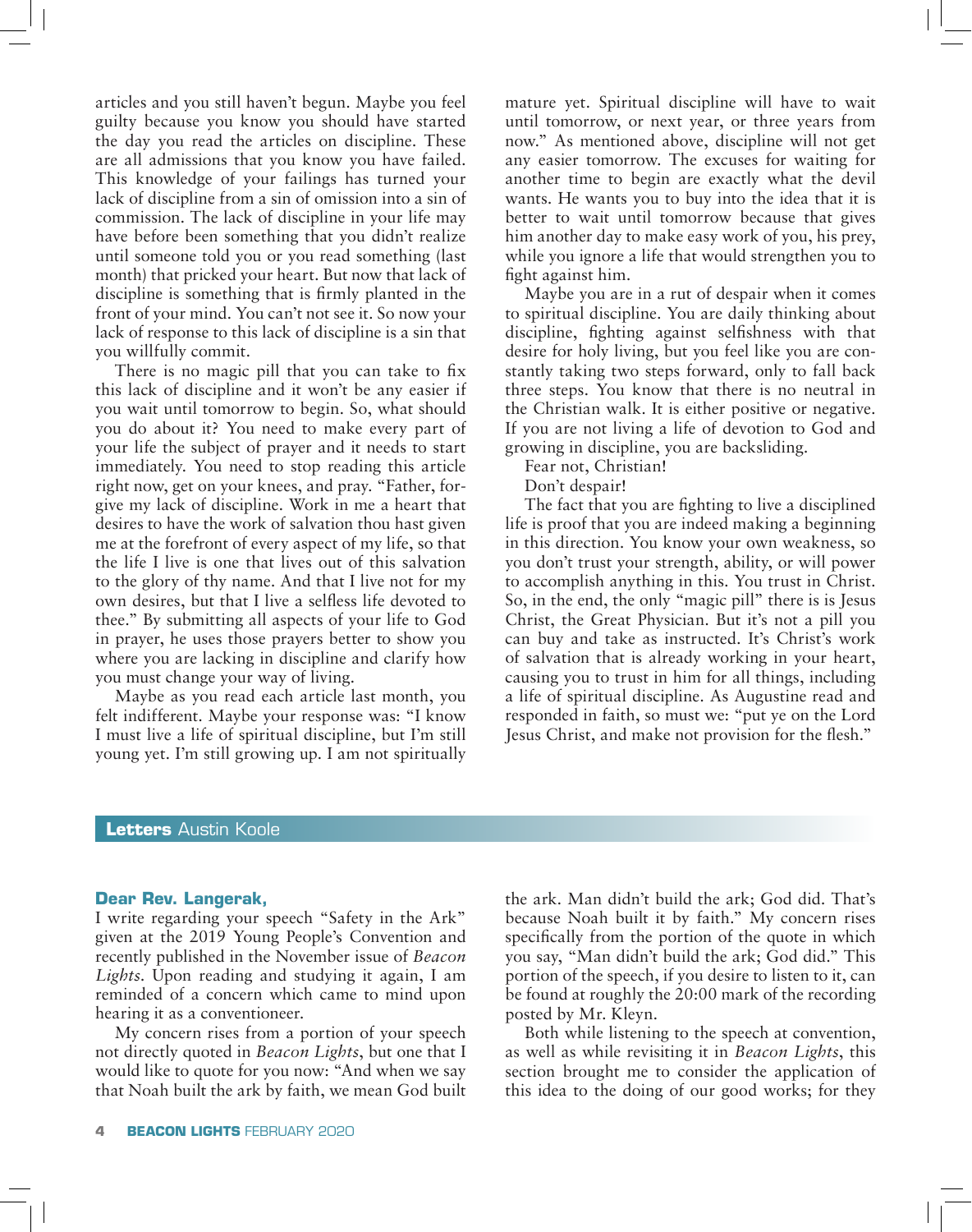too are done out of a true faith in Jesus Christ. In your speech, you state that because Noah built out of a true faith, he did not truly build at all, but rather God did. As far as I am able to understand, this must also come to mean that because our good works flow out of a true faith in Christ, they too must not truly be our works, but God's. This idea I find difficult to comprehend and, respectfully, difficult to agree with.

If this is truly the proper way in which I should understand it, I ask how these works would yet be able to display our thankfulness to God. I believe that our thankfulness is seen in our obedience to his commands, an obedience that *we* are called to carry out. Later in your speech, following the aforementioned quote, you spoke on how the building of the ark revealed Noah's obedience unto God, with which I whole-heartedly agree. However, I take this to mean that Noah's obedience is seen in the work that *he* was called to do, and it can be seen in our lives as well in the works that we too are called to

produce. I recognize that we are only able to perform these good works due to the work of the Spirit in our hearts, but this does not take away from the fact that we are called to carry out and produce them. Philippians 2:12b–13 calls the believer to "work out your own salvation with fear and trembling. For it is God which worketh in you both to will and to do of his good pleasure."

I ask if you agree that your statement (that a work of true faith is truly not the work of man at all, but a work of God) ought also to apply to the performing of our good works. And if this is the case, I ask for an explanation as to how a work of God himself, and not of man, can truly show the thankfulness of man for his salvation. If man in no way performs them, how can they truly be tokens of his thankfulness? And what then is the meaning of Lord's Day 32, Question and Answer 86, when it asks, "Why *must we* still do good works?"

Respectfully submitted, Austin Koole

## **Letter of Response** Rev. Nathan Langerak

#### **Response**

I thank Austin for his letter regarding my statement that it was God who built the ark, not man. To this statement Austin objects and also properly connects the statement with our good works: "As far as I am able to understand, this must also come to mean that because our good works flow out of a true faith in Christ, they too must not truly be our works, but God's…I believe that our thankfulness is seen in our obedience to his commands, an obedience that we are called to carry out…I take this to mean that Noah's obedience is seen in the work that he was called to do, and it can be seen in our lives as well in the works that we too are called to produce."

Austin buttresses his position by an appeal to Philippians 2:12–13:

I recognize that we are only able to perform these good works due to the work of the Spirit in our hearts, but this does not take away from the fact that we are called to carry out and produce them. Philippians 2:12b–13 call the believer to "work out your own salvation with fear and trembling. For it is God which worketh in you *both to will and to do* of his good pleasure."

He writes a series of questions at the end of his letter:

I ask if you agree that your statement (that a work of true faith is truly not the work of man at all, but a work of God) ought also to apply to the performing of our good works. And if this is the case, I ask for an explanation as to how a work of God himself, and not of man, can truly show the thankfulness of man for his salvation. If man in no way performs them, how can they truly be tokens of his thankfulness? And what then is the meaning of Lord's Day 32, Question and Answer 86 when it asks, "Why *must we* still do good works?"

His argument is that if we say that a work done by faith is the work of God, not our work, then we are really making true obedience and thus true thankfulness impossible. Perhaps he misunderstands the point being made. The point is that a work of true faith is the work of God. It is the work of God in and through a man. Man cannot claim credit for that work. The man consciously works and does that work. It is God's work in and through him.

I would say the same for any of the works of the heroes of faith in Hebrews 11. God built the ark;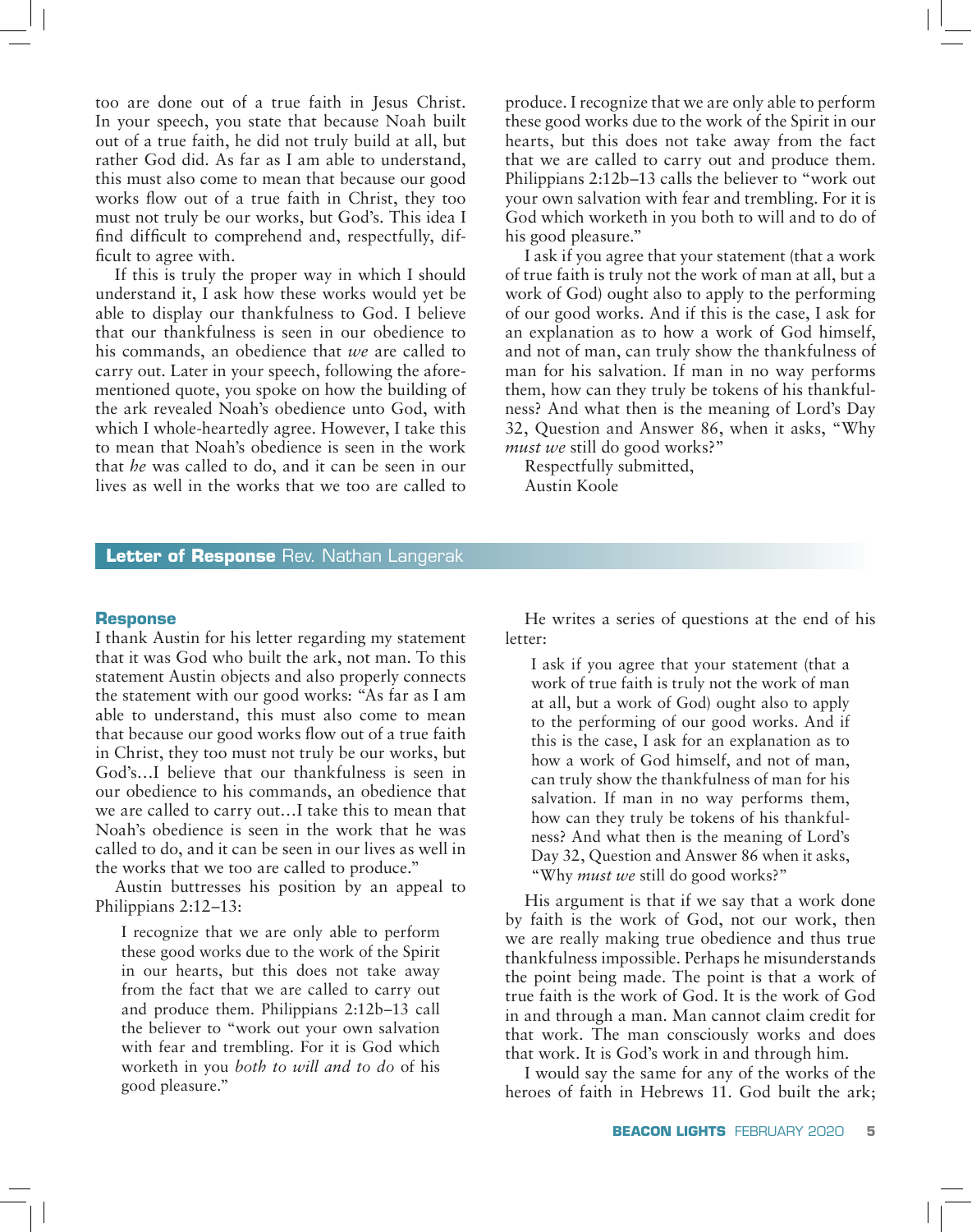God moved Abraham from Haran to Canaan; God conceived Isaac in Sarah's womb; God blessed Jacob; God subdued kingdoms, wrought righteousness, stopped the mouths of lions; God was persecuted when his people were persecuted. I would say that for every great deed of righteousness that is recorded of God's people in the Old Testament. God slew Goliath, God tore out the gates and bars of Gaza and deposited them on a hill far away, and God pulled down the temple of Dagon. The issue is not that a man performs them. The issue is who gets the credit for that and how is man's performing them to be explained? The answer, in a word, is God. All of those works described above and all the works the believer performs by faith are impossible for man. It is impossible for a man to tear out the gates and bars of a city. It is impossible for a man to love his wife or for a wife to submit to her husband. But what is impossible for man is possible with God by a wonder of his grace through faith. By faith through grace God does it in and through them.

Objecting, Austin uses the word "but" where he ought to use the word "and." He writes, "I recognize that we are only able to perform these good works due to the work of the Spirit in our hearts, but this does not take away from the fact that we are called to carry out and produce them." He adds to that "but" the words "this does not take away from the fact that we are called to carry out and produce them." No, indeed, it does not. But the relationship between the Holy Spirit's work and our calling is different than he states. The work of the Holy Spirit in our hearts is the reason that we are called to produce good works.

We should be very careful where we use that word BUT so as not to create a disjunction where God did not put one, in order that God receives all the credit and glory for what we do, and so that our calling to do good works is properly grounded in God's work in us. With our good works we must be very careful that we do not present the situation this way: God gives all the grace that is necessary to perform the work, brings us to the point of performing the work, and calls us to perform the work, BUT man must also do it. We must not present the situation as though the truth that the Holy Spirit works in our hearts is somehow a threat to the calling and production of good works—as though that truth might take away from the fact that we are called to produce them. The word BUT is out of place in this instance, and really undoes everything that is said before it. So when Austin says that he acknowledges that we perform good works by the Spirit, and then says, BUT,

then he undoes in the next statement what he just acknowledged; and the main point becomes that we are called to and must produce good works, and the work of the Holy Spirit in our hearts may not be allowed to take away from that fact. The word BUT puts at odds two things that scripture and the creeds join together. The word BUT puts the emphasis on man. Man, then, is the decisive factor in performing the work and man, then, also gets the credit, even though there is a nod to divine grace.

Is there one in whom the Spirit works that does not produce good works? Is not the work of the Spirit in our hearts the very deepest explanation of our good works? Is this not the ground for the answer of the Heidelberg Catechism in Lord's Day 32 to the question of why the redeemed Christian must still do works, to which Austin referred? We must still do good works, "Because Christ…also renews us by His Holy Spirit after His own image." We must do good works because doers of good works is what Christ makes us by his Spirit, and that is what he works in our hearts by that same Spirit so that as good trees we produce good fruit.

Over against the idea that saying that the Holy Spirit works in our hearts might take away from the calling to produce good works stands the very text that Austin quoted: "For it is God which worketh in you both to will and to do of his good pleasure." That statement stands as the ground for the believers' calling to "work out (his) own salvation with fear and trembling." The apostle does not say it is God who works in you both to will and to do of his good pleasure, BUT we are also called to and must produce good works. Nor does he say that it is God who works in you to will and to do of his good pleasure, but this does not take away from the fact that you are also called to produce them. Rather, he calls the believer to work out his salvation and grounds that calling in the work of God. All the believer is called to do is grounded in this reality: it is GOD who works in you both to will and to do of his good pleasure. There is no willing and there is no doing of the believer in any willing or doing of God's good pleasure that is not to be attributed to God. The apostle is saying whatever you do that is pleasing to God, whenever you work out your salvation with fear and trembling, know this, that it is God who works in you that willing and that doing. God gets all the credit and receives all the glory.

Nor does his statement that God works in you to will and to do of his good pleasure threaten or hamper his ability to call the congregation and people of God to work out their salvation. This also